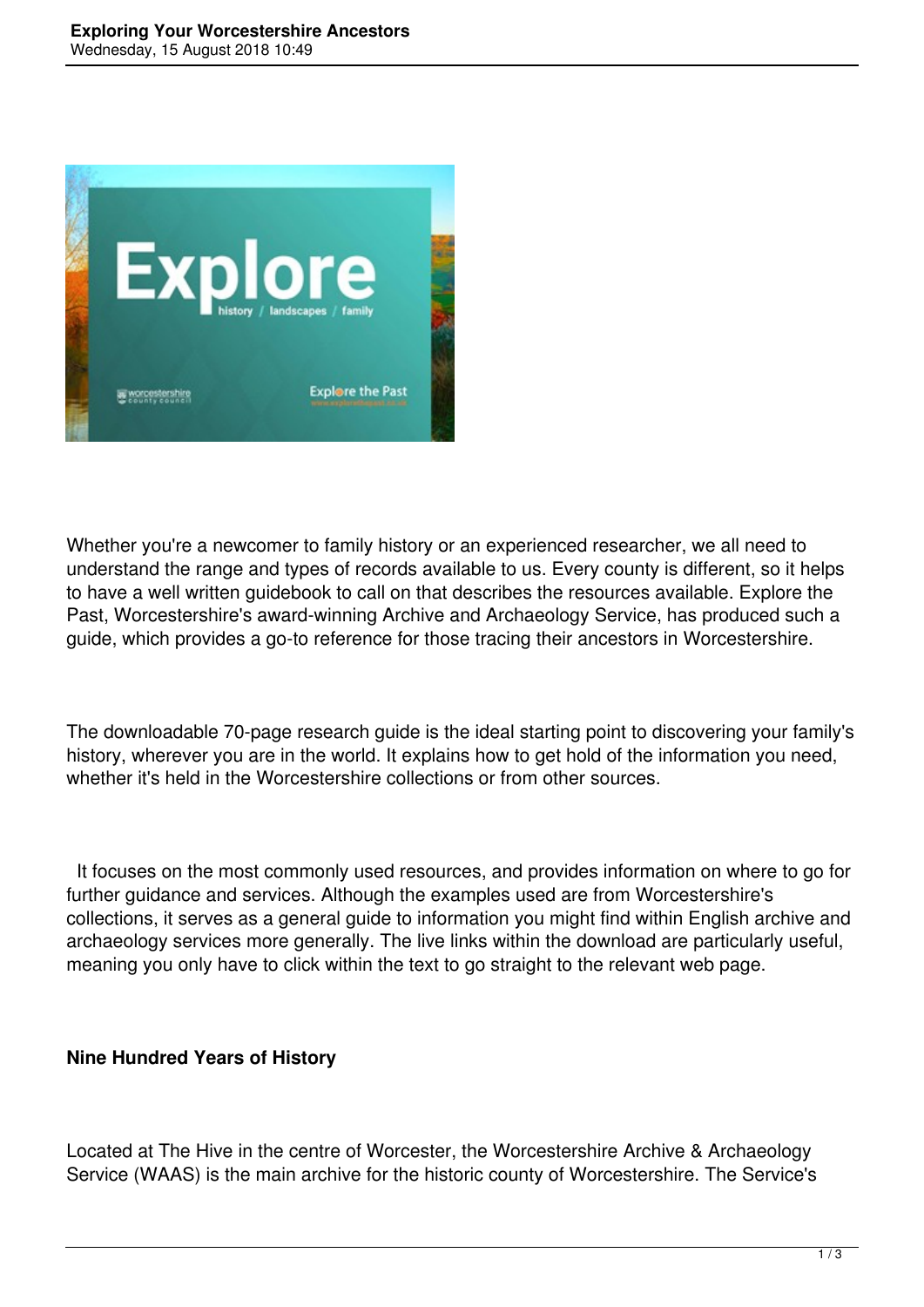resources are mind-blowing. It holds over 12 miles of documents dating from the 12th to the 21st centuries, relating to the people, buildings and landscapes of historic Worcestershire. It also has over 60,000 records of the archaeology of the county from the Ice Ages to the present.

Many, though not all, of these holdings are available on the Service's online catalogue . The guide, in conjunction with additional catalogues available on The National Archives website

, will help you make a more comprehensive search to find what you're [looking for.](http://www.worcestershire.gov.uk/info/20189/search_our_records)

Whether researching a family, a building or a place, published material is a good place to start. The Local Studies and Archaeology Reference Library at The Hive contains over 20,000 books about Worcestershire's history, people and places. These cover biographies of local people and families; as well as topics such as military history, crime, transport, local industries, and sport and leisure activities.

## **A Wealth of Family History Resources**

The census is a key resource for family historians. The Worcestershire census, 1841–1911, is available on microfilm at The Hive, and free of charge via Ancestry.co.uk onsite. The Hive computers also offer access to FindMyPast.co.uk

and other useful resources free of charge.

Church records are another staple. This is a complicated area that is dealt with very comprehensively within the Guide. The Church of England had a wide-ranging role as a result of which a vast amount of documentation was created relating to the parish and its parishioners. WAAS holds records for most parishes within the county as well as for the Diocese of Worcester. The most commonly used sources within these collections are parish registers, bishops' transcripts and probate records. We may also find our ancestors in the Poor Law papers or in Vestry records, which deal with parish administration. In addition, the WAAS holds Non-conformist and Catholic records.

Newspapers are a marvellous source of information about events, social activity, crime, politics and opinion. WAAS holds copies of the Berrows Worcester Journal for the period 1712 to 2012,